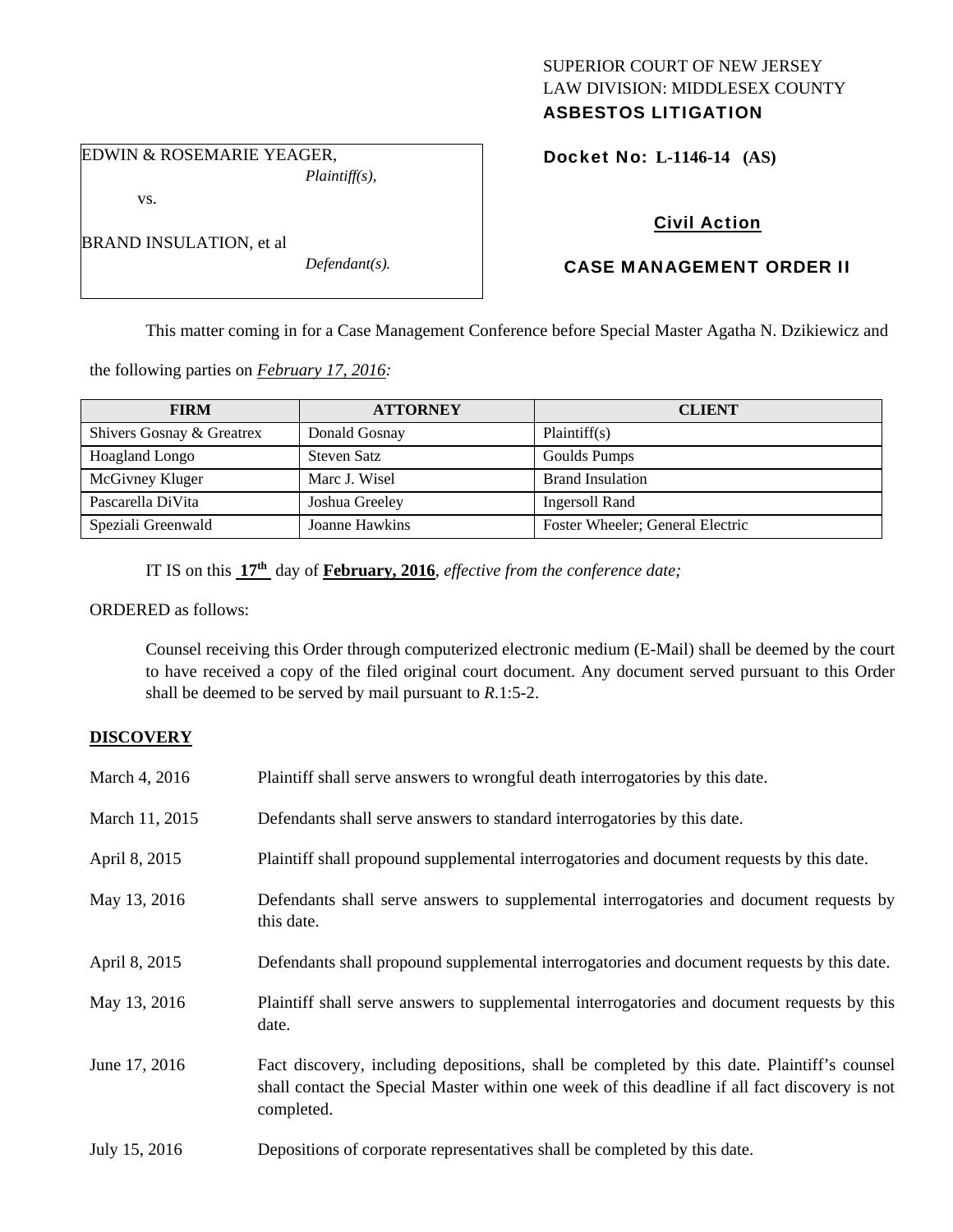## **EARLY SETTLEMENT**

| August 4, 2016 @ 1:30pm | Early telephone settlement conference. Counsel shall contact the court the day<br>before with the telephone number of the attorney handling the conference. |
|-------------------------|-------------------------------------------------------------------------------------------------------------------------------------------------------------|
| June 27, 2016           | Settlement demands shall be served on all counsel and the Special Master by this date.                                                                      |
| April 27, 2016          | The early settlement conference previously scheduled on this date is <b>cancelled</b> .                                                                     |

#### **SUMMARY JUDGMENT MOTION PRACTICE**

| August 5, 2016 | Plaintiff's counsel shall advise, in writing, of intent not to oppose motions by this date. |  |  |
|----------------|---------------------------------------------------------------------------------------------|--|--|
|                |                                                                                             |  |  |

- August 19, 2016 Summary judgment motions shall be filed no later than this date.
- September 16, 2016 Last return date for summary judgment motions.

## **MEDICAL DEFENSE**

| March 18, 2015 | Defendants shall forward medical authorizations to plaintiff's counsel by this date. |  |
|----------------|--------------------------------------------------------------------------------------|--|
|                |                                                                                      |  |

April 15, 2016 Plaintiff shall serve executed medical authorizations by this date.

- July 22, 2016 Upon request by defense counsel, plaintiff is to arrange for the transfer of pathology specimens and x-rays, if any, by this date.
- October 31, 2016 Defendants shall identify its medical experts and serve medical reports, if any, by this date. **In addition, defendants shall notify plaintiff's counsel (as well as all counsel of record) of a joinder in an expert medical defense by this date.**

### **LIABILITY EXPERT REPORTS**

- October 14, 2016 Plaintiff shall identify its liability experts and serve liability expert reports or a certified expert statement by this date or waive any opportunity to rely on liability expert testimony.
- November 23, 2016 Defendants shall identify its liability experts and serve liability expert reports, if any, by this date or waive any opportunity to rely on liability expert testimony.

### **ECONOMIST EXPERT REPORTS**

- October 14, 2016 Plaintiff shall identify its expert economists and serve expert economist report(s), if any, by this date or waive any opportunity to rely on economic expert testimony.
- November 23, 2016 Defendants shall identify its expert economists and serve expert economist report(s), if any, by this date or waive any opportunity to rely on economic expert testimony.

### **EXPERT DEPOSITIONS**

December 9, 2016 Expert depositions shall be completed by this date. To the extent that plaintiff and defendant generic experts have been deposed before, the parties seeking that deposition in this case must file an application before the Special Master and demonstrate the necessity for that deposition. To the extent possible, documents requested in a deposition notice directed to an

\_\_\_\_\_\_\_\_\_\_\_\_\_\_\_\_\_\_\_\_\_\_\_\_\_\_\_\_\_\_\_\_\_\_\_\_\_\_\_\_\_\_\_\_\_\_\_\_\_\_\_\_\_\_\_\_\_\_\_\_\_\_\_\_\_\_\_\_\_\_\_\_\_\_\_\_\_\_\_\_\_\_\_\_\_\_\_\_\_\_\_\_\_\_\_\_\_\_\_\_\_\_\_\_\_\_\_\_\_\_